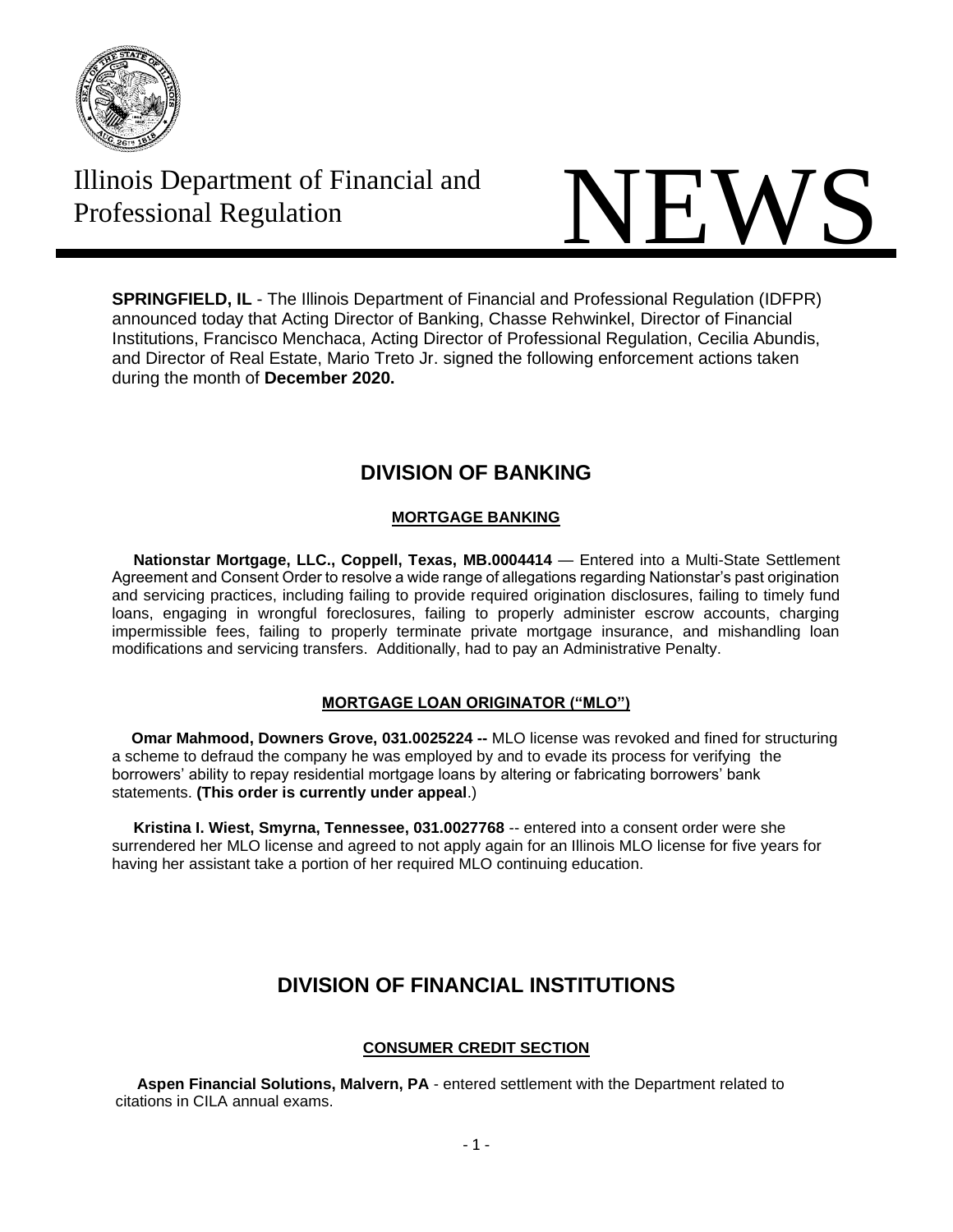**Express Auto Title Loans, Wheeling** – entered settlement with the Department related to citations in CILA annual exams.

 **Forest Park Loan Company, Forest Park** - entered settlement with the Department related to citations in PLRA annual exams.

 **Lendbuzz Funding, Boston, MA** - entered settlement with the Department related to citations in CILA annual exams.

 **Opportunity Financial LLC, Chicago** - entered settlement with the Department related to citations in CILA annual exams.

 **Skopos Financial, Irving, TX** - entered settlement with the Department related to citations in SFAA annual exams.

 **Springfield Acceptance Corporation, Springfield** - entered settlement with the Department related to citations in SFAA annual exams.

 **Sun Cash of Wisconsin, Edmond, OK** - entered settlement with the Department related to citations in PLRA annual exams.

 **Vizcaya Services, Chicago** - entered settlement with the Department related to citations in PLRA annual exams.

 **Westlake Services, Los Angeles, CA** - entered settlement with the Department related to citations in SFAA annual exams.

# **DIVISION OF PROFESSIONAL REGULATION**

#### **UNLICENSED**

 **Boulder Plumbing & Construction Inc., Park Ridge, unlicensed** - ordered to cease and desist the unlicensed practice as a roofing contractor.

 **Nsanbat Dashpuntsag, Chicago, unlicensed** - ordered to cease and desist the unlicensed practice of nail technology.

 **Davor Kralj & More Consulting, LLC, Chicago, unlicensed** - ordered to cease and desist the unlicensed practice of land surveying for issuing a plat of survey for a property located at 2029 West George Street, Chicago, Illinois.

 **Tony Gutierrez, Chicago, unlicensed** - ordered to cease and desist the unlicensed practice of massage therapy for compensation result of providing unlicensed massage for compensation services to a female client on the premises of Body Lux Rx, located in Chicago, Illinois.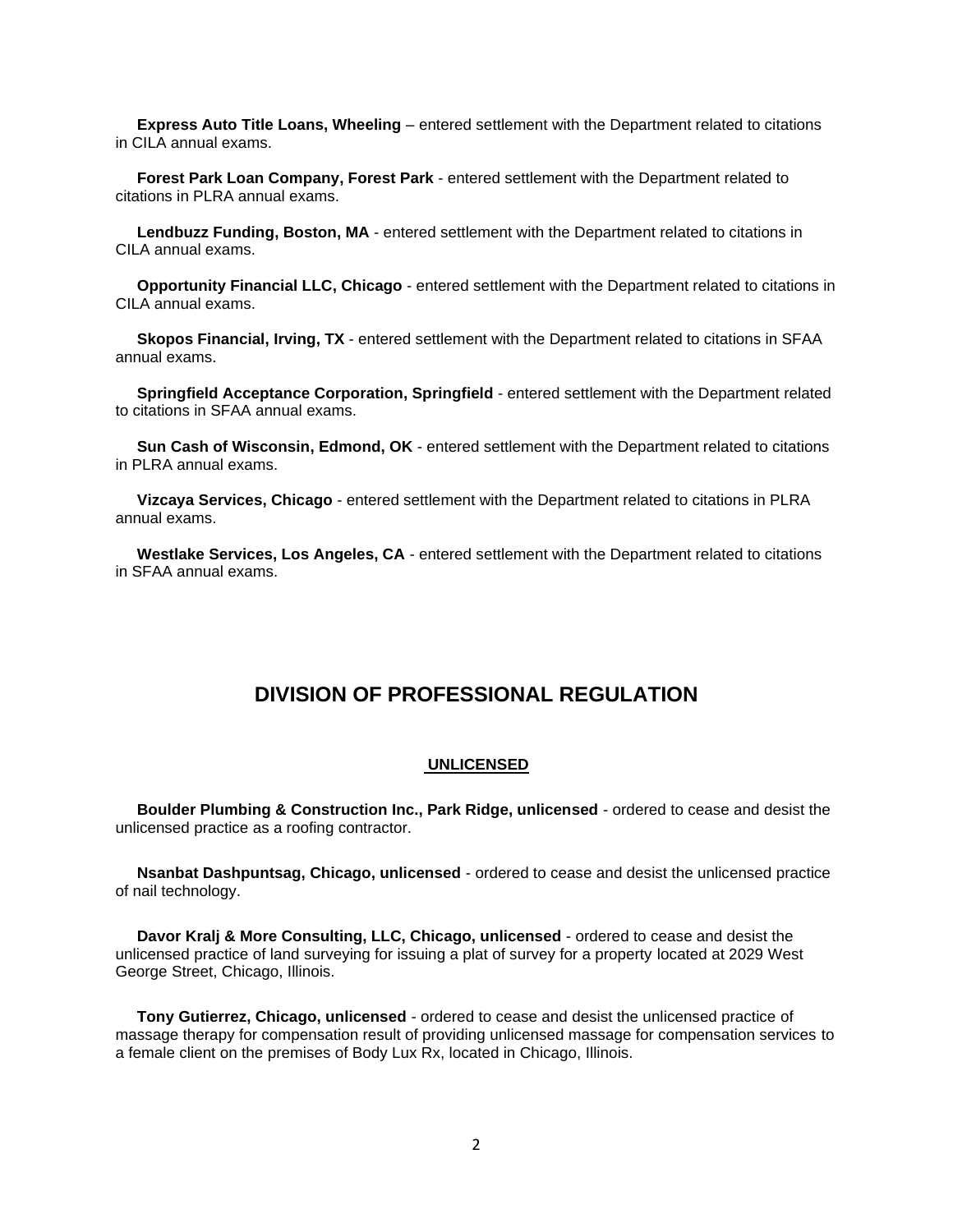#### **ADULT USE CANNABIS BOARD**

 **Verilife, Romeoville, 284000019** - adult use cannabis dispensing organization license reprimanded and fined \$20,000 due to a violation of respondent's own policies and procedures and a violation of the Act by selling cannabis to an underage customer and failing to scan the customer's governmental identification.

#### **BARBER, COSMETOLOGY, ESTHETICS, HAIR BRAIDING & NAIL TECHNOLOGY**

 **Jessica Cain, Chicago, 006060908** - barber license and **Cains Barber College, Inc., 008000078**  barber school license both placed in refuse to renew status due to failure to retain student transcripts.

 **Ginger Ecker, Willowbrook, 011228254** - cosmetology license placed in refuse to renew status due to submitting false or forged certificate of continuing education for the 2017 renewal of her cosmetology license.

 **Darrell Jefferson, Chicago, 007000548** - barber teacher license suspended for being more than 30 days delinquent in the payment of child support.

#### **DENTAL**

 **Sandra Highsmith, Santee, CA, 136000261** - restricted faculty license issued with reprimand due to 2007 censure from the Missouri Dental Board.

#### **COLLECTION AGENCY**

 **Midland Credit Management, Inc., San Diego, CA, 017020397** - collection agency license reprimanded based on unprofessional conduct.

#### **PRIVATE ALARM, PRIVATE DETECTIVE, PRIVATE SECURITY & LOCKSMITH**

 **Curtis Akins, Broadview, 129387002** - permanent employee registration card placed in refuse to renew status due to being convicted of Class A Misdemeanor Carry/Possess FA 1st Degree in McLean County, Illinois, case number 19CF00001257, and for failing to report the arrest and conviction to the Department within thirty (30) days.

 **Mark Boyle, Oak Forest, 129448729** - permanent employee registration card suspended for being more than 30 days delinquent in the payment of child support.

 **Theo Brantley, Chicago, 129405090** - permanent employee registration card indefinitely suspended due to a criminal conviction of Class A Misdemeanor Retail Theft and Class A Misdemeanor Resisting a Peace Officer, and for failing to report said arrest and conviction.

 **Tauheeda Cooper, Chicago, 129339517** - permanent employee registration card placed in refuse to renew status due to being convicted of Class A Misdemeanor Domestic Battery in DuPage County,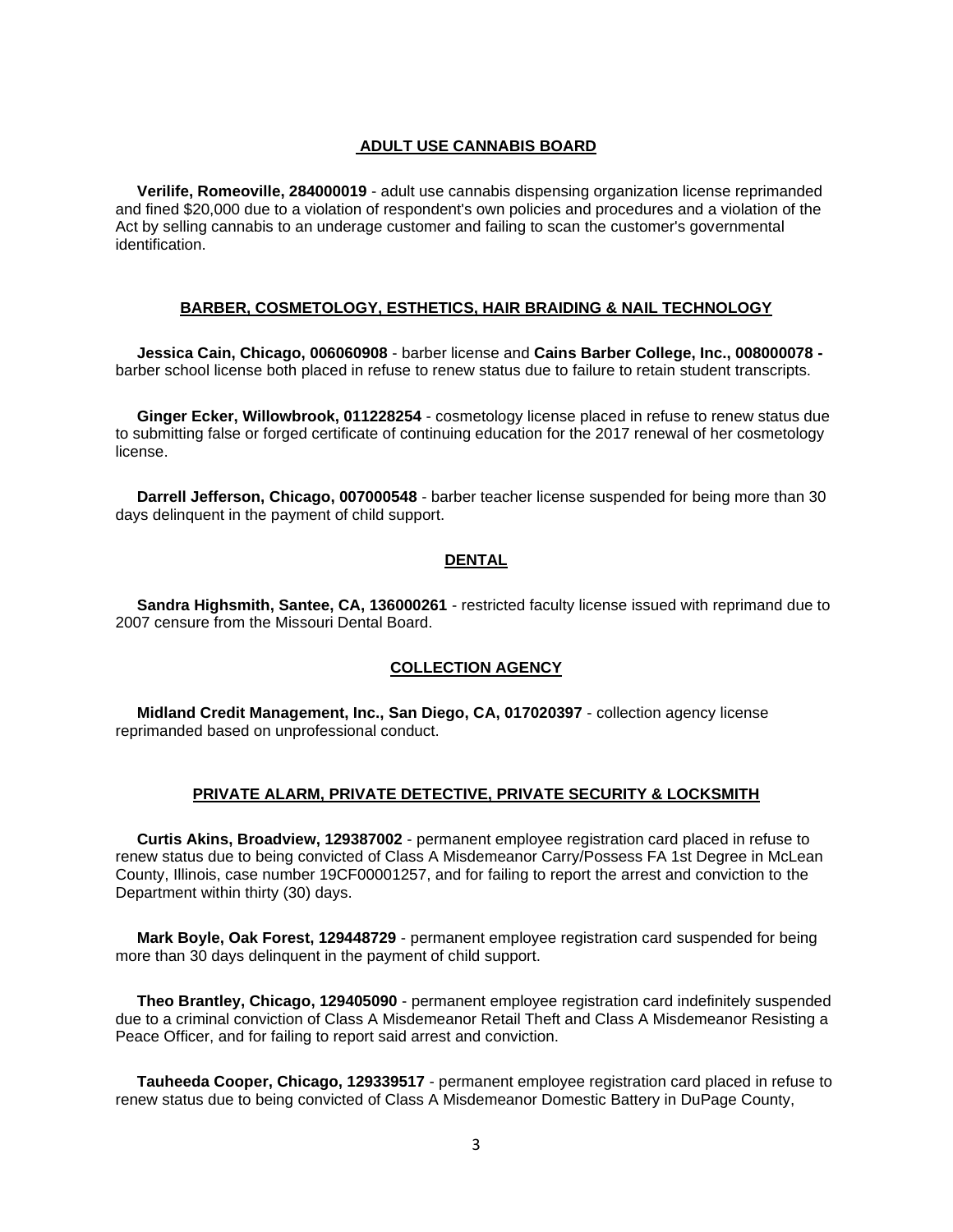Illinois, case number 2020CF000158, and for failing to report the arrest and conviction to the Department within thirty (30) days.

 **Kyle Craig, Olney, 129350516** - permanent employee registration card placed in refuse to renew status due to being convicted of Class 2 Felony Agg. Crim. Sex. Abuse/Vic.

 **Corey Crawford, Chicago, 129412353** - permanent employee registration card indefinitely suspended due to a criminal conviction of Class 3 Felony Intent to Manufacture or Deliver 30-500 Grams of Cannabis in Cook County, Illinois case number 18CR0064120, and for failing to report said arrest and conviction.

 **Brianna Cummings, Chicago, 129457539** - permanent employee registration card issued on nonreporting probation for one year due to a violation of the Act.

 **Getzman Dade, Chicago, 129432116** - permanent employee registration card placed in refuse to renew status due to being convicted of Unlawful Carry/Possession of a Firearm.

 **Joseph Daybell, Bolingbrook, 129400438** - permanent employee registration card placed in refuse to renew status due to being convicted of Class 1 Felony Agg. Robbery/Indicate Arm W/Firearm in Will County, Illinois, case number 17CF00000090, and for failing to report the arrest and conviction to the Department within thirty (30) days.

 **Reginald Green, Aurora, 129040655** - permanent employee registration card placed in refuse to renew status due to being convicted of Class A Misdemeanor Resisting PO in DuPage County, Illinois, case number 20CF000000990010, and for failing to report the arrest and conviction to the Department within thirty (30) days.

 **Demitris Greenwood, Chicago, 129423457** - permanent employee registration card indefinitely suspended due to being convicted of Felony Unlawful Use of a Weapon.

 **Terrance Hampton, Chicago, 129436628** - permanent employee registration card suspended for being more than 30 days delinquent in the payment of child support.

 **Ebony Hinton, Chicago, 129397303** - permanent employee registration card placed in refuse to renew status due to being convicted of Class X Felony Armed Robbery in Vermilion County, Illinois, case number 19CF00000273, and for failing to report the arrest and conviction to the Department within thirty (30) days.

 **Kyron Howard, Danville, 129425014** - permanent employee registration card indefinitely suspended due to a criminal conviction of Class A Misdemeanor Attempt to Manufacture or Deliver 30-500m grams of Cannabis in Vermilion County, Illinois case number 2018CF282, and for failing to report said arrest and conviction.

 **Jarvis Hughes, Aurora, 129422541** - permanent employee registration card indefinitely suspended due to a criminal conviction of Class A Misdemeanor Obstructing Identification in Kendall county, Illinois case number 2017CM00000623, and for failing to report said arrest and conviction.

 **Martell Irvin, Chicago, 129427229** - permanent employee registration card indefinitely suspended due to a criminal conviction of Class 4 Felony Possession of a Controlled Substance in Cook County, Illinois case number 2019CR066070, and for failing to report said arrest and conviction.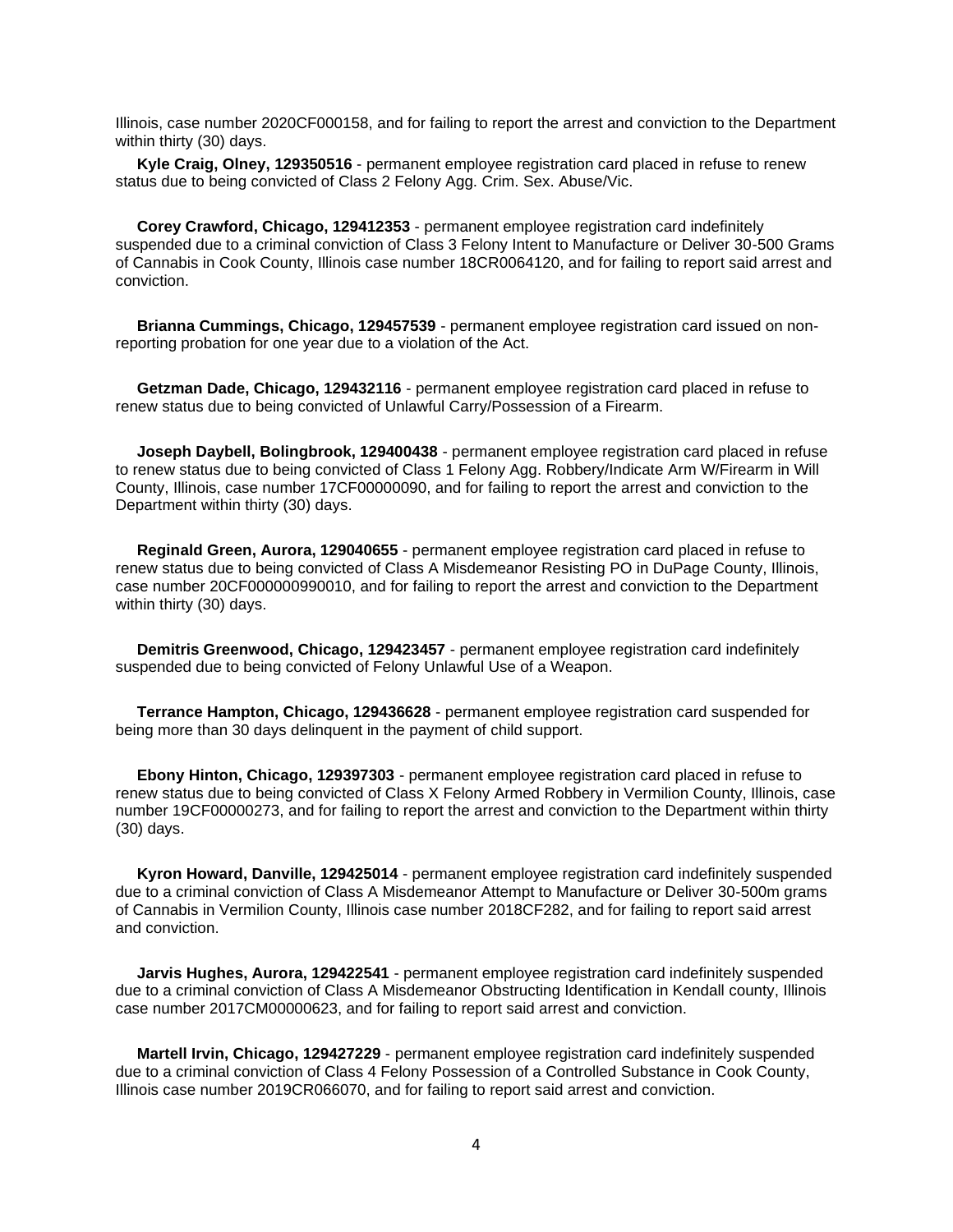**Keith Jackson, Chicago, 129405575** - permanent employee registration card indefinitely suspended due to a criminal conviction of Class 4 Felony Aggravated Unlawful Use of a Loaded Weapon Without a FOID Card While in a Vehicle in Cook County, Illinois case number 19CF0306101, and for failing to report said arrest and conviction.

 **Leroy Jefferson, Riverdale, 129335948** - permanent employee registration card placed in refuse to renew status due to being convicted of Class A Misdemeanor Theft in Will County, Illinois, case number 19CM1266, and for failing to report the arrest and conviction to the Department within thirty (30) days.

 **David Jordan, Chicago, 129433659** - permanent employee registration card indefinitely suspended due to a criminal conviction of Class 4 Felony Aggravated Unlawful Use of a Weapon While Under the Age of 21 in Cook County, Illinois case number 19CR039850, and for failing to report said arrest and conviction.

 **Keith Keagle, Channahon, 129431573** - permanent employee registration card indefinitely suspended due to a criminal conviction of Class 2 Felony Aggravated Domestic Battery/Strangle in Will County, Illinois case number 15CM00002408, and for failing to report said arrest and conviction.

 **Megan Knutsen, Elgin, 129408854** - permanent employee registration card placed in refuse to renew status due to being convicted of Class A Misdemeanor Resisting PO in McHenry County, Illinois, case number 18CF00000312, and for failing to report the arrest and conviction to the Department within thirty (30) days.

 **Necoya Langston, Chicago, 129427773** - permanent employee registration card indefinitely suspended due to a criminal conviction of Class 4 Felony Possession of a Controlled Substance in Cook County, Illinois case number 19CR1223501, and for failing to report said arrest and conviction.

 **Miguel Lara, Zion, 129383083** - permanent employee registration card placed in refuse to renew status due to being convicted of Class 2 Felony DUI/Alcohol/Drugs Agg DUI/3 in Lake County, Illinois, case number 19CF00002316, and for failing to report the arrest and conviction to the Department within thirty (30) days.

 **Aaron Lashley, Bellwood, 129382404** - permanent employee registration card indefinitely suspended due to a criminal conviction of Class A Misdemeanor Reckless Conduct/Bodily Harm in Cook County, Illinois case number 2019CR043940, and for failing to report said arrest and conviction.

 **Thomas Lyons, Downers Grove, 129346551** - permanent employee registration card indefinitely suspended due to a criminal conviction of Class 3 Felony Possession of a Firearm with a Revoked FOID Card in DuPage County, Illinois case number 18CF0640010, and for failing to report said arrest and conviction.

 **Bryan Mandujano, Waukegan, 129398710** - permanent employee registration card placed in refuse to renew status due to being convicted of Class A Misdemeanor Reckless Conduct/Bodily Harm in Lake County, Illinois, case number 19CF0002511, and for failing to report the arrest and conviction to the Department within thirty (30) days.

 **Jakobe Marks, Bellwood, 129439604** - permanent employee registration card indefinitely suspended due to a criminal conviction of Class 4 Felony Aggravated Unlawful Use of a Weapon/Vehicle in Cook County, Illinois case number 19CR139590, and for failing to report said arrest and conviction.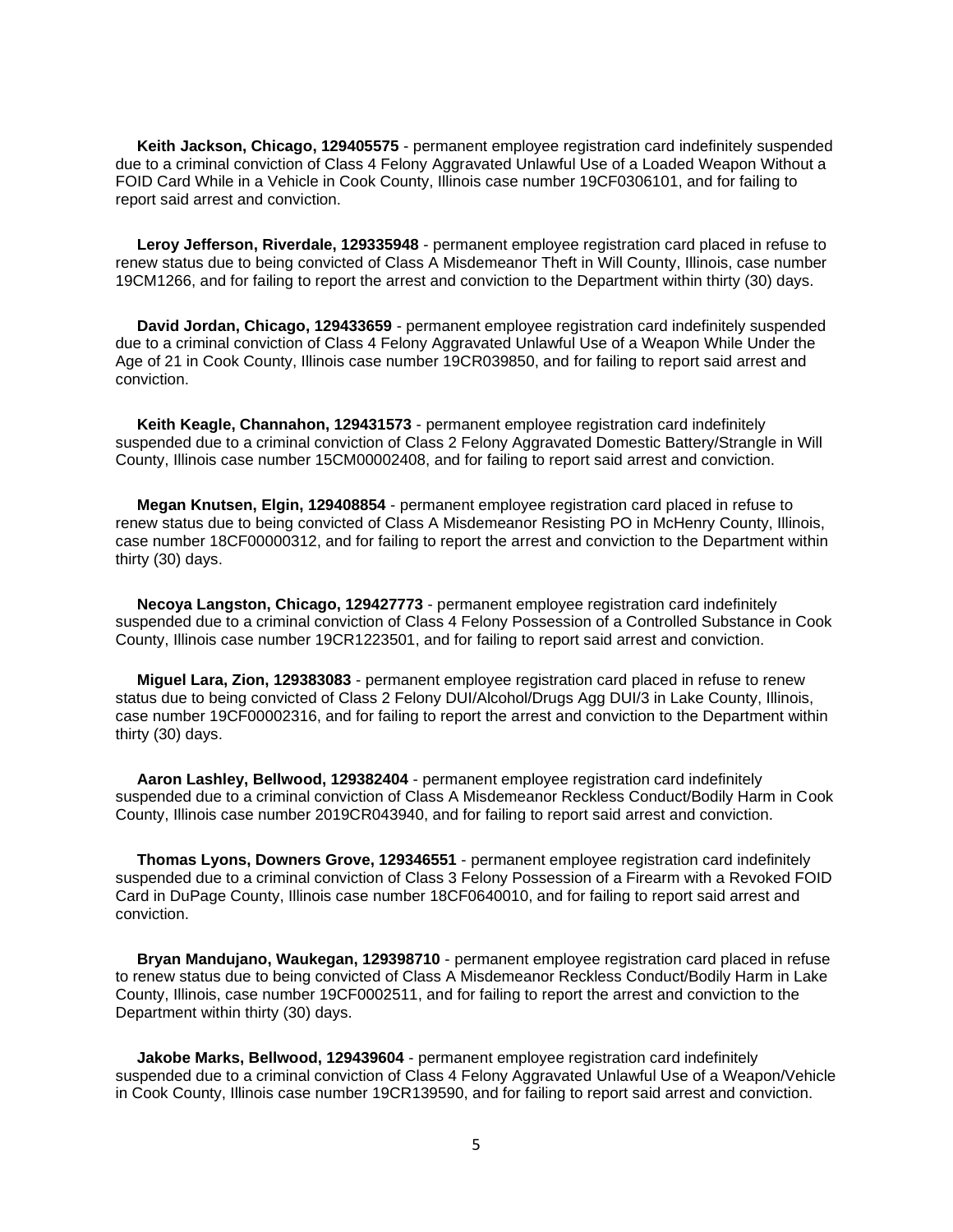**Kody Mazzari, Rockford, 129423790** - permanent employee registration card placed in refuse to renew status due to being convicted of Class A Misdemeanor Battery/Makes Physical Contact, in Ogle County, Illinois, case number 19CF00000159, and for failing to report the arrest and conviction to the Department within thirty (30) days.

 **Candice McGhee, Chicago, 129390812** - permanent employee registration card indefinitely suspended due to a criminal conviction of Class 4 Felony Identity Theft.

 **Levonta Nelson, Urbana, 129407702** - permanent employee registration card placed in refuse to renew status due to being convicted of Class A Misdemeanor Violate Order of Protection in Champaign County, Illinois, case number 20CF00000772, and for failing to report the arrest and conviction to the Department within thirty (30) days.

 **Sean Nolte, Romeoville, 129439169** - permanent employee registration card suspended for being more than 30 days delinquent in the payment of child support.

 **Keshun Pierce, Chicago, 129420339** - permanent employee registration card indefinitely suspended due to a criminal conviction of Class A Misdemeanor Battery in Cook County, Illinois case number 2018CR135300, and for failing to report said arrest and conviction.

 **Darrian Porter, Chicago, 129373344** - permanent employee registration card indefinitely suspended due to a criminal conviction of Class 4 Felony Nonconsensual Dissemination of a Sex Image in Cook County, Illinois case number 2019CR097950, and for failing to report said arrest and conviction.

 **Michael Sauer, Springfield, 129418787** - permanent employee registration card placed in refuse to renew status due to being convicted of Class A Misdemeanor Resist/PC Off/Corr Emp/Frftr in Sangamon County, Illinois, case number 19CF00000068, and for failing to report the arrest and conviction to the Department within thirty (30) days.

 **Shenese Scott, Carpentersville, 129428075** - permanent employee registration card indefinitely suspended due to a criminal conviction of Class 2 Felony Theft of Property of \$10,000-\$100,000 in value and Class 3 Felony Theft of less than \$500 in Kane County, Illinois case number 18CF1741, and for failing to report said arrest and conviction.

 **Justin Seward, New Berlin, 129410769** - permanent employee registration card placed in refuse to renew status due to being convicted of Class A Misdemeanor Carry Conceal Firearm/U Influ/1-2 in Sangamon County, Illinois, case number 17CM00000519, and for failing to report the arrest and conviction to the Department within thirty (30) days.

 **Sade Simmons, Chicago, 129383647** - permanent employee registration card indefinitely suspended due to a criminal conviction of Class 3 Felony Aggravated Unlawful Restraint in Cook county, Illinois case number 18CR0886501, and for failing to report said arrest and conviction.

 **Victoria Smith, Chicago, 129324261** - permanent employee registration card indefinitely suspended due to a criminal conviction of Class 3 Felony Perjury in Cook County, Illinois case number 2018CR135350, and for failing to report said arrest and conviction.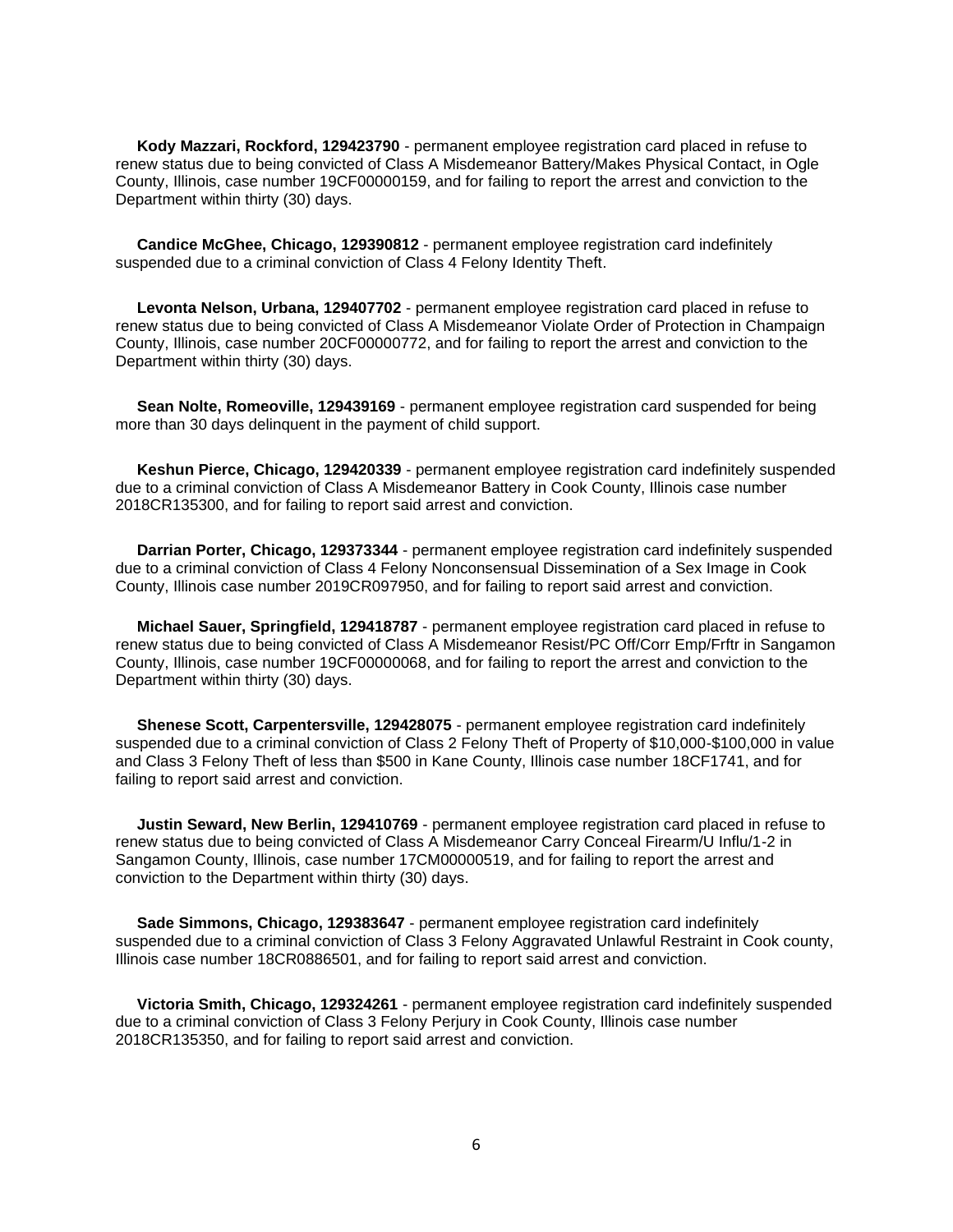**Monte Smith-Perry, Lansing, 129416432** - permanent employee registration card indefinitely suspended due to a criminal conviction of Class 1 Felony Aggravated Robbery with a Firearm in Cook County, Illinois case number 19CR0521802, and for failing to report said arrest and conviction.

 **Zachary Thielk, Sugar Grove, 129457100** - permanent employee registration card placed on nonreporting probation for one year due to a violation of the Act.

 **Jaylin Thomas, Chicago, 129439409** - permanent employee registration card indefinitely suspended due to a criminal conviction of Class 3 Felony Burglary without Causing Damage in Cook County, Illinois case number 2019CR119930, and for failing to report said arrest and conviction.

 **Cordell Thompson, Chicago, 129366199** - permanent employee registration card suspended for being more than 30 days delinquent in the payment of child support.

 **Naomi Turner, Chicago, 129420073** - permanent employee registration card indefinitely suspended due to violating probationary terms by receiving a conviction for Class 3 Felony Agg Battery/Use Deadly Weapon in Cook County, Illinois, case number 19CR0695201.

 **Kenneth White, Calumet City, 129457047** - permanent employee registration card issued and placed on non-reporting probation for five years due to violation of the Act.

 **Leonard Winters, Collinsville, 129340578** - permanent employee registration card placed in refuse to renew status due to being convicted of Class A Misdemeanor Dom. Batt. & Agg. Dom. Batt. /Strangle in St. Clair County, Illinois, case number 19CF0183804, and for failing to report the arrest and conviction to the Department within thirty (30) days.

 **Joel Young, Chicago, 129294043** - permanent employee registration card suspended for being more than 30 days delinquent in the payment of child support.

 **Ahsan Zahid, Chicago, 129418616** - permanent employee registration card placed in refuse to renew status due to being convicted of Class A Misdemeanor DUI/Drugs in Lake County, Illinois, case number 20DT00000290, and for failing to report the arrest and conviction to the Department within thirty (30) days.

#### **IL ROOFING CONTRACTOR**

 **AAA Roofing, Window and Siding, LLC, Lincoln, 104017652** - roofing contractor license placed in refuse to renew status based on incompetence in roofing practice and unprofessional conduct.

 **Jim Brosseau Custom Roofing & Sheetmetal, Inc., Bourbonnais, 104000737** - roofing contractor license and fined \$1,500 based on unprofessional conduct.

 **K/Knows Exterior Construction, LLC, O'Fallon, 104017095** - roofing contractor license reprimanded and fined \$3,500 based on aiding and assisting unlicensed practice of roofing contracting.

 **The Other Guys Construction, Carthage, 104018538** - roofing contractor license reprimanded and fined \$3,500 based on violation of Act; performed roofing work prior to licensure.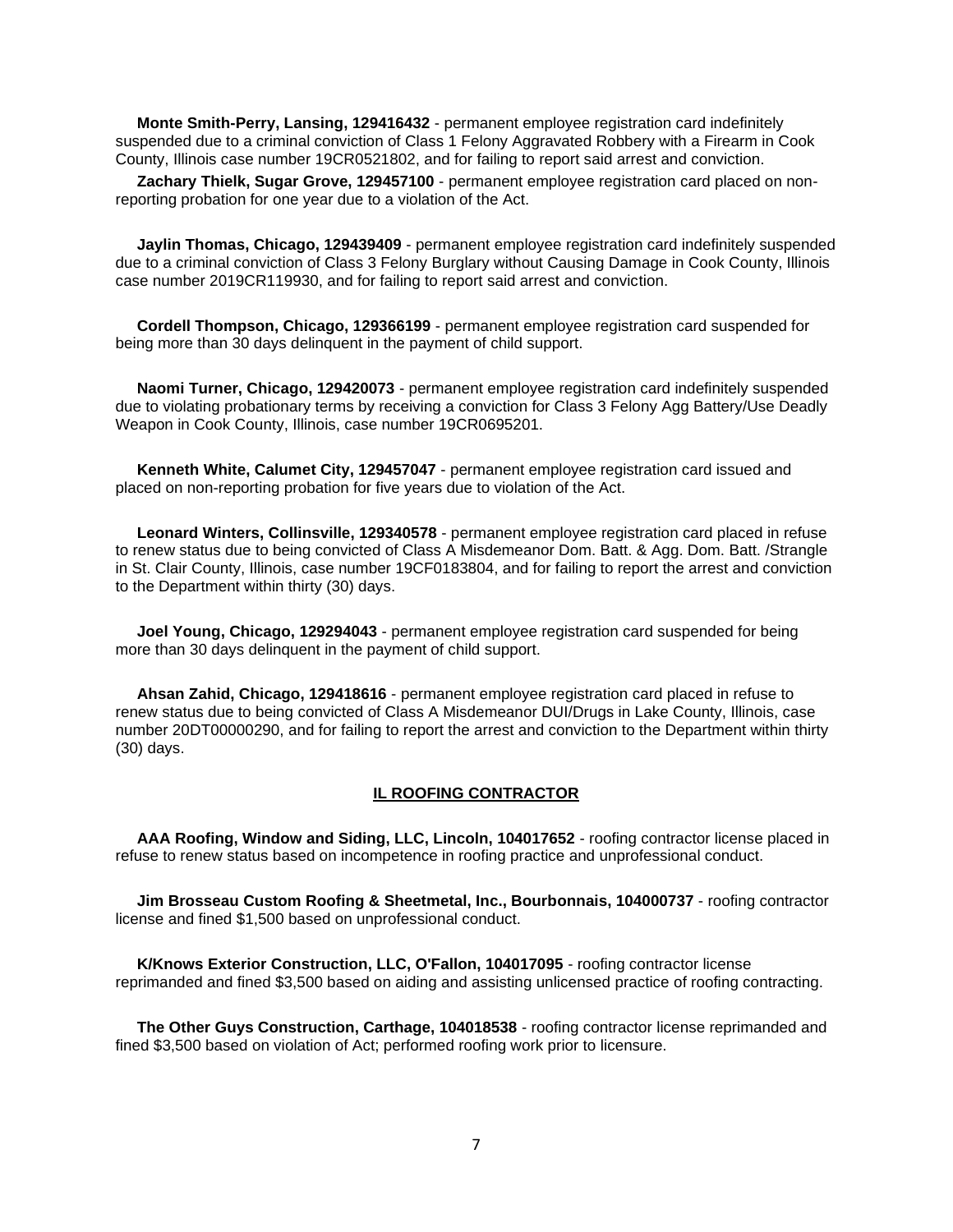**Titan Group, LLC, Belvidere, 104016920** - roofing contractor license reprimanded and fined \$1,750 for failure to timely obtain a permit for a residential roofing project, which resulted in an initial municipal roofing inspection not being conducted.

 **Paul Williams, Rochelle, 104007889** - roofing contractor license placed in refuse to renew status based on incompetence in roofing practice, failure to respond to Department's written information request and unprofessional conduct.

#### **MASSAGE THERAPY**

 **Johnathan Booker, Park Forest, 227002010** - massage therapy license issued and placed on nonreporting probation for three years due to a violation of the Act.

#### **MEDICAL**

 **Kenneth Anderson, Homer Glen, 036059551** - physician and surgeon license indefinitely suspended due to Medicare privileges being revoked in February 2017 after failing to provide CMS access to documentation.

 **Hyder Arastu, Greenville, NC, 036098605** - physician and surgeon license reprimanded due to sister-state discipline by North Carolina Medical Board.

 **Thomas Bilyeu, Moweaqua, 036058617** - physician and surgeon license placed on indefinite probation with conditions for a minimum of two years and fined \$3,000 for inappropriately prescribing opiates to a patient of his practice.

 **Muhammad Choudhry, Bolingbrook, 036081407** - physician and surgeon license restored to indefinite probation with work restriction and practice monitor for a minimum of five years effective upon payment of fees and filing of forms.

 **Cedric Coleman, Chicago, 036067164** - physician and surgeon license restored to indefinite probation for a minimum of three years and fined \$10,000 due to a violation of conditions of probation and unlicensed practice of medicine while suspended.

 **Nela Cordero, South Barrington, 036053399** - physician and surgeon license restored to permanent inactive status effective December 31, 2020 due to Respondent's retiring from practice of medicine.

 **Teresita DeJosef, Marietta, OH, 036060105** - physician and surgeon license placed in refuse to renew status after being disciplined by West Virginia Board of Medicine.

 **Victor Espinosa, Brookfield, 036099450** - physician and surgeon license and controlled substance license indefinitely suspended for a minimum of five years for inappropriately prescribing and/or authorizing multiple controlled substances to individuals that were not his established patients which led to discipline by the Florida Department of Health as well as criminal conviction in the federal case.

 **Jonathan Gamze, Arlington Heights, 036078450** - physician and surgeon license reprimanded and must complete 10 CME's due to a lawsuit arising out of Respondent's prescribing of Lamictal in improperly increasing dosage increments to a pediatric patient of his psychiatric practice.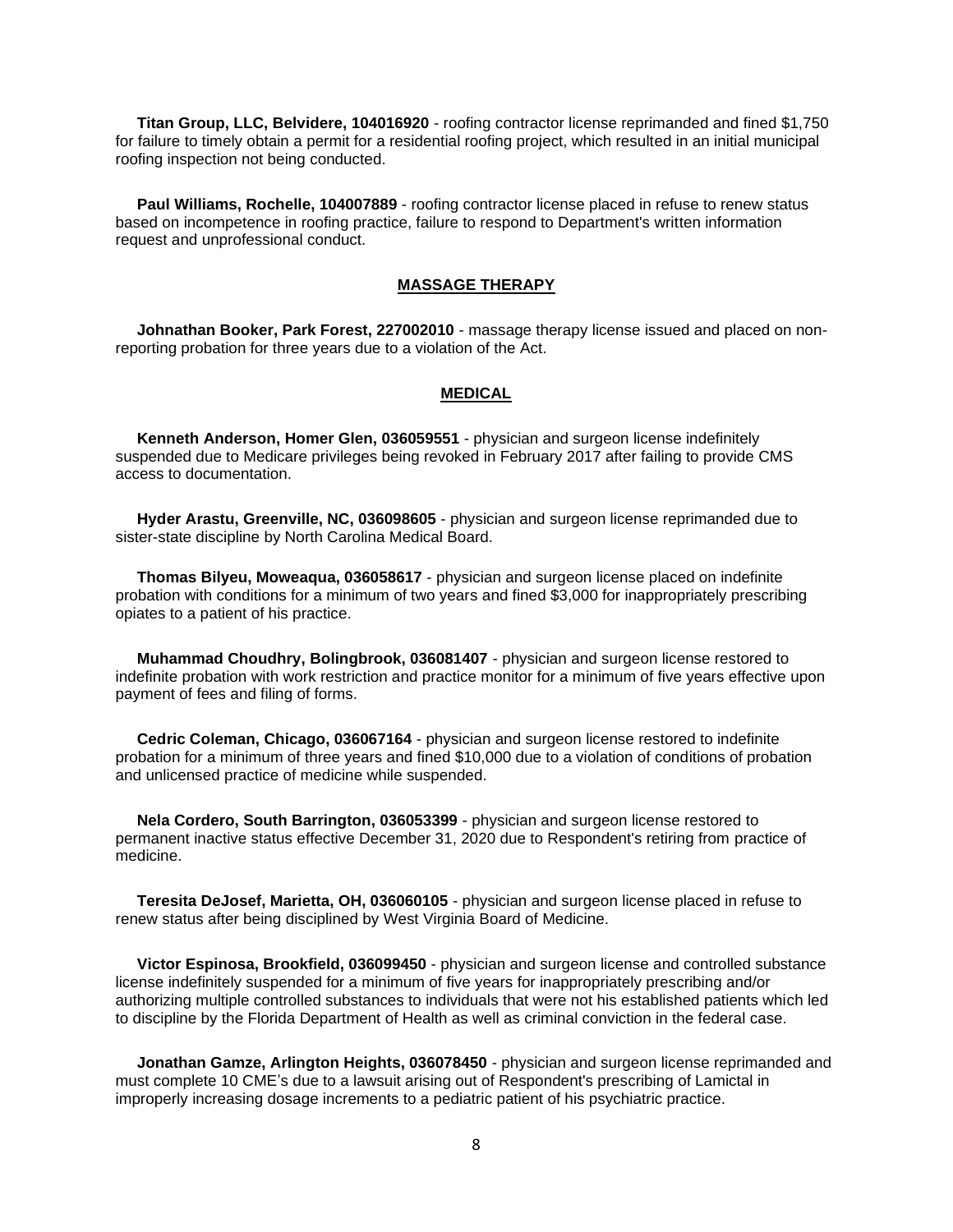**Anna Gevorgyan, Evanston, 036122329** - physician and surgeon license placed in refuse to renew status after being disciplined by California Board of Medicine.

 **Andrew Gewirtz, New York, NY, 036141748** - physician and surgeon license reprimanded for a sister-state discipline by Medical Board of California in August 2020.

 **Demetrois Giokaris, Chicago, 036066354** - physician and surgeon license and controlled substance license placed on permanent inactive status and must complete continuing education for surrendering for cause his DEA registration in January 2020.

 **Kirk Hopkins, Chicago, 036111765** - physician and surgeon license indefinitely suspended due to wire fraud conviction in October 2020.

 **Steven Kottemann, Lincoln, 036051262** - physician and surgeon license reprimanded and must complete 10 hours of Category 1 CMEs for failing to timely and appropriately respond to a nursing home patient's weight loss.

 **Sandesh Kuchipudi, Brookfield, 036111755** - physician and surgeon license placed on indefinite probation for a minimum of 18 months and fined \$20,000 due to a peer/utilization review by Illinois Department of Healthcare and Family Services which identified areas of concern related to prescribing of controlled substances.

 **Roberto Levi, Chicago, 036050593** - physician and surgeon license reprimanded, must complete 10 CME's and fined \$7,500 for ordering an excessive amount of drug screens for patients of his practice.

 **Patrick O'Donnell, Springfield, 036108929** - physician and surgeon license and controlled substance license temporarily suspended due to inappropriate prescribing of controlled substances that lead to DEA Surrender for cause and repeated failure to comply with Department's subpoena requests.

 **Tahudeen Ogbara, Orland Park, 036085105** - physician and surgeon license reprimanded and must complete 10 hours of Category 1 CME for failure to diagnose a blastomycosis infection.

 **Constantino Perales, Terre Haute, IN, 036067198** - physician and surgeon license and controlled substance license revoked for criminal sentence in October 2018.

 **Ronald Petcher, Phoenix, AZ, 036088099** - physician and surgeon license reprimanded for a sisterstate discipline.

 **Nicholas Recchia, Melrose Park, 036078622** - physician and surgeon license and controlled substance license indefinitely suspended for a minimum of 12 months retroactive to March 13, 2020 for inappropriately prescribing controlled substances.

 **Richard Salberg, Glencoe, 036085464** - physician and surgeon license reprimanded for sister-state discipline by the Medical Licensing Board of Indiana in June 2020.

 **Jorge Sfeir, Aurora, 036068817** - physician and surgeon license indefinitely suspended due to healthcare fraud conviction in October 2020.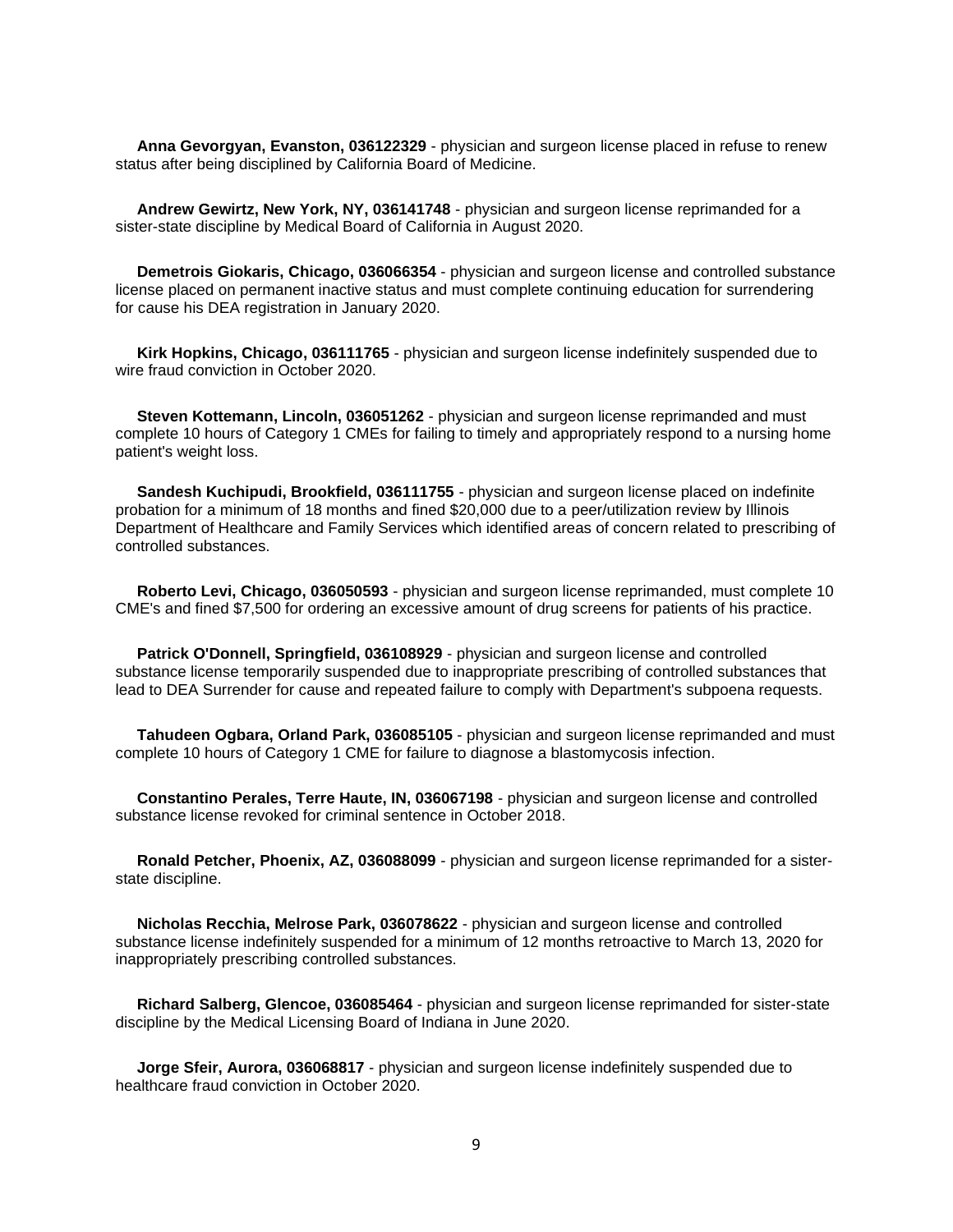**Terry Smith, Darien, 038009491** - chiropractor license permanently revoked due to felony conviction in November 2020.

 **Gary Spirtos, Scottsdale, AZ, 036084407** - physician and surgeon license temporarily suspended after the Department learned that the Respondent has been revoked, suspended and/or practice restricted in Arizona, California and Ohio and failed to advise Department regarding his on-going disciplinary actions.

 **Munir Uwaydah, Encino, CA, 036113157** - physician and surgeon license placed in refuse to renew status after being disciplined by California Board of Medicine.

 **W Gregory Ward, Whitesburg, KY, 036072703** - physician and surgeon license reprimanded, must take and pass all five topic areas of EBAS within 12 months and fined \$1,000 due to sister-state disciplines in North Carolina and Kentucky.

 **Robert Wilson, Winfield, 036043720** - physician and surgeon license and controlled substance license placed on permanent relinquishment status due to the surrender of his DEA Certificate Registration.

 **Theodore Wright, Chicago, 036065761** - physician and surgeon license reprimanded, must pass EBAS and fined \$5,000 due to the revocation of his Medicare enrollment and billing privileges by Department of Health and Human Services.

#### **MEDICAL CANNABIS**

 **Daniel Abbatoy, Plainfield, 283994888** - registered agent license reprimanded due to a violation of his employer's policies and procedures and a violation of the Act by allowing a 19-year old into an adult use dispensary restricted access area.

 **Earl Dunn, Chicago, 283285926** - registered agent license issued with reprimand due to unprofessional conduct, obtaining registration by misrepresentation, and material misstatement in furnishing information.

 **Leonard Kirkpatrick, Charleston, 283679952** - dispensing organization agent license issued and placed on probation for one year due to violation of the Act.

 **Amber Rizzo, North Riverside, 282952563** - registered agent-in-charge license reprimanded due to a violation of her employer's policies and procedures and violation of the Act as respondent was supervising a new employee who allowed a 19-year old customer to purchase cannabis.

#### **NURSING**

 **Chester Barilea, Laguna Hills, CA, 041373856** - registered professional nurse license placed in refuse to renew status due to a sister-state discipline.

 **Lexie Boston, Carlinville, 041550831** - registered professional nurse license reprimanded for misdemeanor deceptive practice.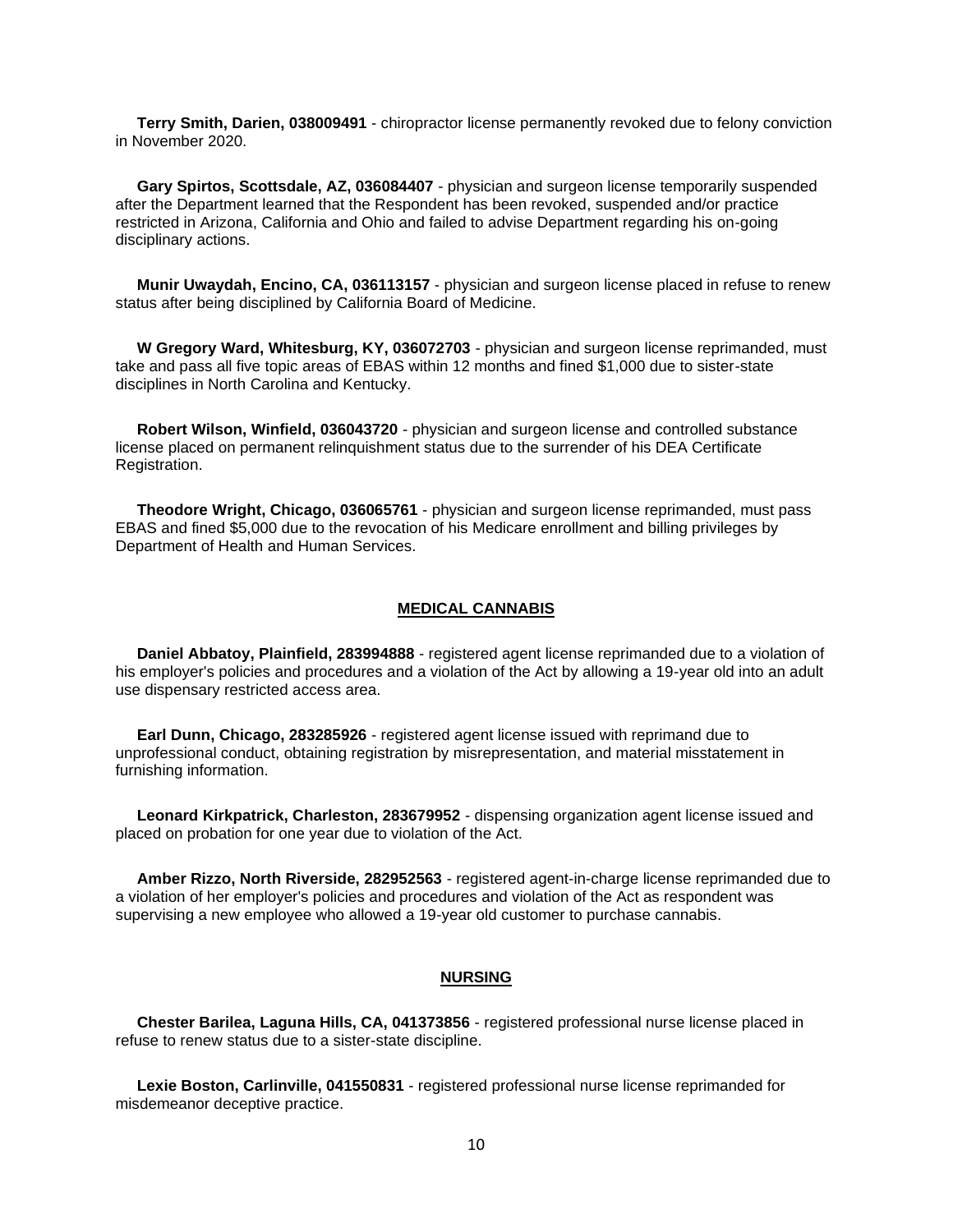**Eduardo Caballero, Sacramento, CA, 041343722** - registered professional nurse license placed in refuse to renew status due to a sister-state discipline.

 **Ana Coggins, Locust Grove, GA, 041410065** - registered professional nurse license placed in refuse to renew status due to a sister-state discipline.

 **Justin Durbin, Altamont, 041331891** - registered professional nurse license revoked due to unprofessional conduct.

 **Kristen Fisher, Peoria, 041367561** - registered professional nurse license restored to indefinite probation for a minimum of three years for violation of the Act due to a positive drug test resulting in termination of her employment.

 **Nikcola Fulton, Lees Summit, MO, 041503503** - registered professional nurse license issued with reprimand due to applicant's sister-state discipline for misconduct and violation of professional trust or confidence.

 **Megan Hall, Marion, IN, 041445040** - registered professional nurse license placed in refuse to renew status due to a sister-state discipline.

 **Waymonette Hill, Carbondale, 043100980** - practical nurse license placed in refuse to renew status due to a sister-state discipline.

 **Lindsay Holsapple, Springfield, 043117787** - practical nurse license placed in refuse to renew status due to Respondent's felony conviction for possession of a controlled substance.

 **Thursa Hoskins, Williamsport, IN, 043110686** - practical nurse license reprimanded due to a sisterstate discipline.

 **Adrian Koehler, Los Angeles, CA, 041336667** - registered professional nurse license placed in refuse to renew status due to a sister-state discipline.

 **Kathleen Mack, Amarillo, TX, 041236335** - registered professional nurse license placed in refuse to renew status due to a sister-state discipline.

 **Laura McBain, Oakdale, PA, 041368404** - registered professional nurse license placed in refuse to renew status due to a sister-state discipline.

 **Beth McWhirter, Carmi, 043111468** - licensed practical nurse license placed on indefinite probation for a minimum of two years due to stealing a prescription pad and writing false prescriptions.

 **LaTisha Messman, Springfield, 041316010** - registered professional nurse license placed in refuse to renew status due to a sister-state discipline.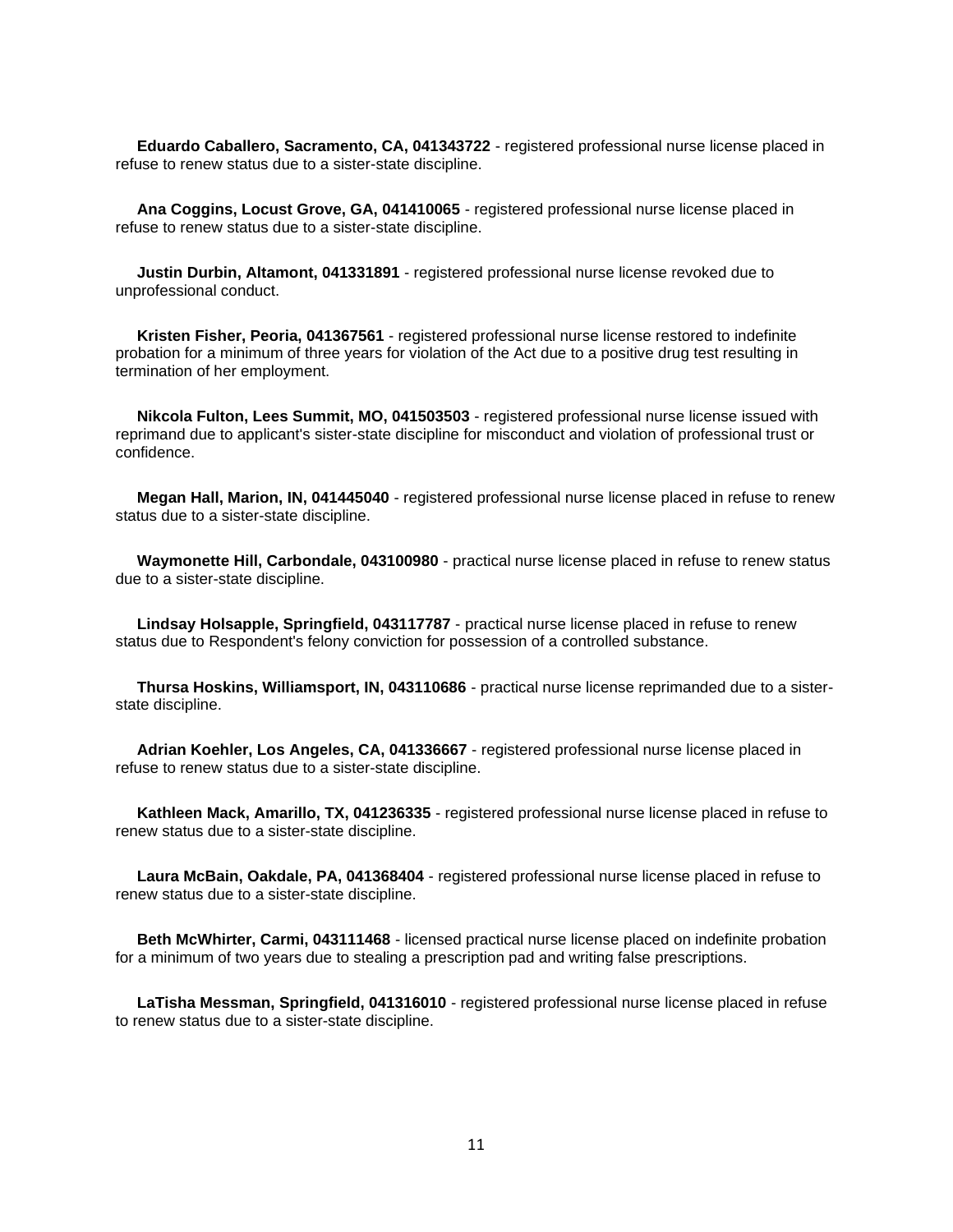**Patricia Nixon, Aubrey, TX, 041410202** - registered professional nurse license reprimanded and fined \$100 due to a sister-state discipline.

 **Brittney Nyabuto, Peoria, 043124367** - practical nurse license indefinitely suspended due to unprofessional conduct and false charting documentation connected with Respondent's practice.

 **Denise O'Malley, Plainfield, 041280076** - registered professional nurse license placed under a Chaperone Order as a result of being charged with a forcible felony.

 **Dawn Piechoinski, Florissant, MO, 041395913** - registered professional nurse license placed in refuse to renew status due to a South Carolina sister-state discipline.

 **Dacey Rogers, Carrier Mills, 043088039** - practical nurse license indefinitely suspended relating to diversion and her felony conviction for possession of controlled substances.

 **Judith Schell, Downington, PA, 041268827** - registered professional nurse license placed in refuse to renew status due to a sister-state discipline.

 **Elaina Stelivan, Peoria, 043129827** - practical nurse license issued with reprimand due to applicant's violation of the Act.

 **Kristina Surprenant, Norris City, 043111113** - practical nurse license placed on probation for 12 months for failure to report a conviction of driving under the influence of drugs.

 **Stacy Thomas, Anna, 041287356** - registered professional nurse license placed on indefinite probation for a minimum of two years due to diversion.

**Jennifer Tomkiewicz, Plainfield, 041352769** - registered professional nurse license restored to indefinite probation for a minimum of one year.

 **Zosima Victuelles, Litchfield Park, AZ, 041209523** - registered professional nurse license placed in refuse to renew status due to unprofessional conduct.

#### **PHARMACY BOARD**

 **Gregory Darnell, O'Fallon, MO, 051287278** - pharmacist license restored to two-year probation effective upon payment of fees and filing of forms.

 **Kelsey Moore, Bloomington, 049261617** - pharmacy technician license revoked due to drug diversion.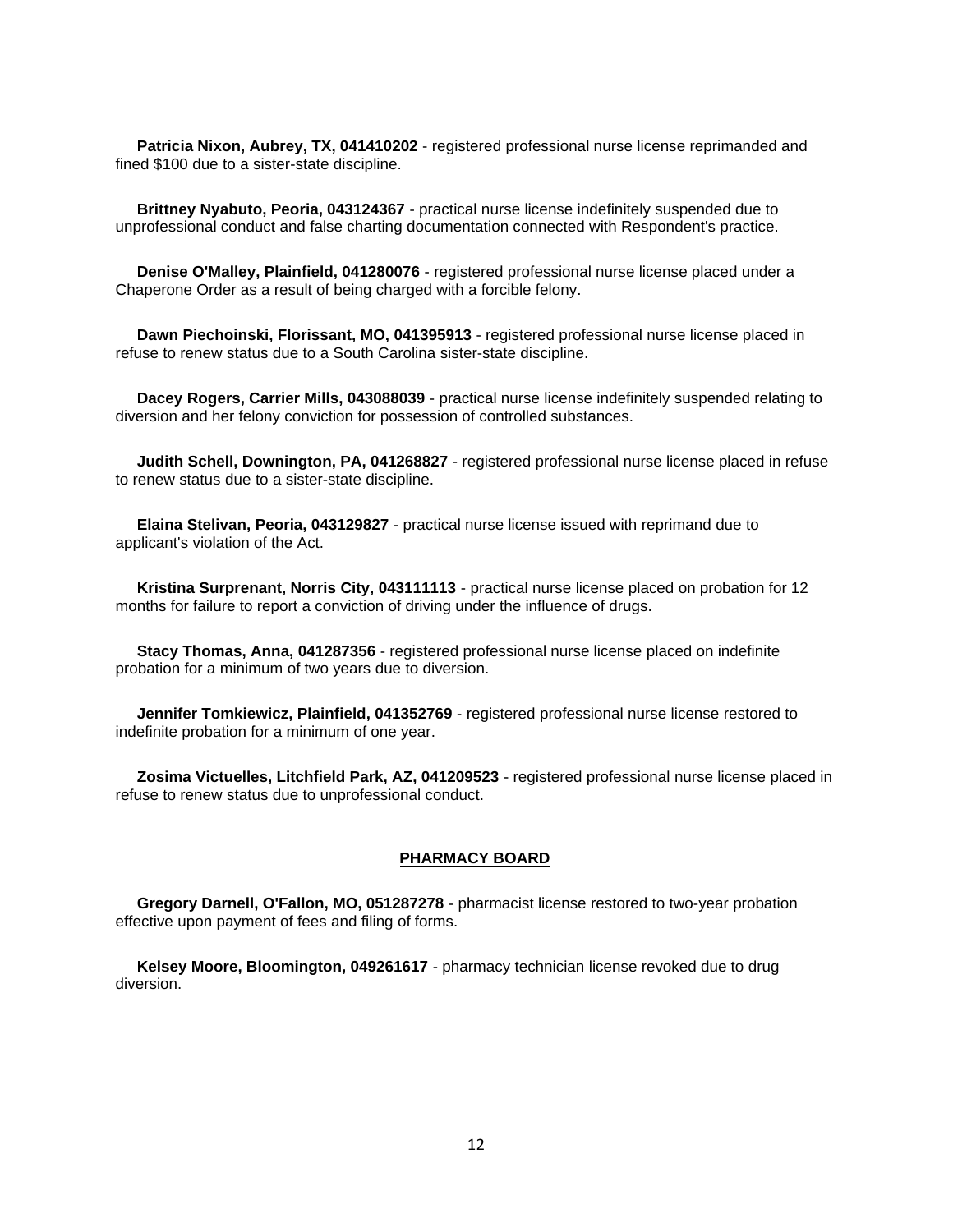#### **VETERINARY**

 **Kerri Katsalis, Lansing, 390002626** - veterinary controlled substance license restored to indefinite probation for a minimum of three years.

 **Lelan Olsen, Edwardsville, 090006815** - veterinary license reprimanded and must complete 16 hours of continuing education as a result of allegations of substandard care and insufficient record keeping.

# **DIVISION OF REAL ESTATE**

#### **UNLICENSED**

 **G9 Asset Management LLC, Chicago,** - \$5,000 civil penalty and ordered to cease and desist unlicensed practice of real estate for practicing, offered to practice, attempted to practice without being licensed.

 **Gary Mason, Franklin Grove,** - \$5,000 civil penalty and cease and desist for the unlicensed practice of real estate including the marketing of units, negotiation of leases, and collection of rent.

#### **APPRAISAL**

 **Stanley Gordon, Mattoon, 553000262** - certified general residential appraiser license revoked for developing and preparing a series of tax appeal appraisal reports for properties in Mattoon, IL, which lacked credibility and contained significant errors and omissions. Additionally, between August of 2017 and October of 2019, Respondent developed and communicated eighteen appraisal reports where Respondent used the same photos that purported to be photos of each subject's attic and/or crawl space. Respondent stated on each appraisal report that he physically inspected the interior of the subject property.

#### **AUCTIONEER**

 **Kevin Kellermann, Lombard, 441001062 and Rasdale Stamp Company, Westmont, 444000283** auctioneer and auctioneer firm fined \$5,000 jointly and severally for engaging in licensed activities while their license was expired.

 **Carl John Radde, Cologne MN, 441002468** - auctioneer fined \$500 for practicing, offering to practice, attempting to practice or holding himself out to practice as an auctioneer while not licensed.

 **Corporate Auction Group, Stanton ND, 444000557** - fined \$500 for practicing, offering to practice, attempting to practice, or holding themselves out to practice as an auctioneer while not licensed.

#### **HOME INSPECTOR**